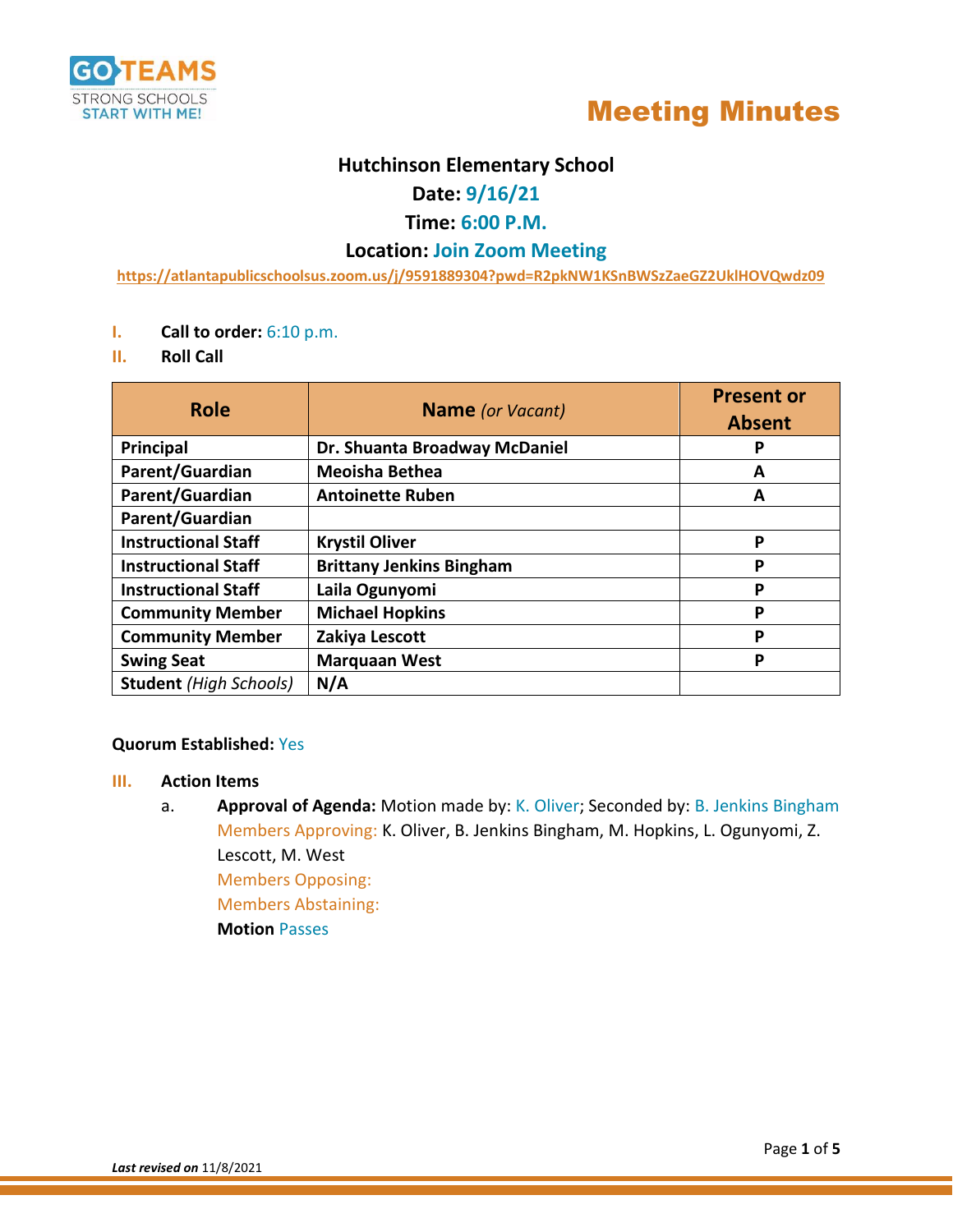

## b. **Fill Vacant Positions**

| <b>Vacant Position:</b> | <b>Swing</b>                                  |
|-------------------------|-----------------------------------------------|
| <b>Nominee's Name:</b>  | <b>Marquaan West</b>                          |
| <b>GO Team Members</b>  | K. Oliver. B. Jenkins Bingham, M. Hopkins, L. |
| In favor                | Ogunyomi,                                     |
| <b>GO Team Members</b>  |                                               |
| Opposed                 |                                               |
| <b>GO Team Members</b>  |                                               |
| <b>Abstaining</b>       |                                               |

### c. **Fill Open Community Member Seat:**

| <b>Open Position:</b>  | <b>Community Member</b>                       |  |
|------------------------|-----------------------------------------------|--|
| <b>Nominee's Name:</b> | Zakiya Lescott                                |  |
| <b>GO Team Members</b> | K. Oliver. B. Jenkins Bingham, M. Hopkins, L. |  |
| In favor               | Ogunyomi,                                     |  |
| <b>GO Team Members</b> |                                               |  |
| Opposed                |                                               |  |
| <b>GO Team Members</b> |                                               |  |
| <b>Abstaining</b>      |                                               |  |

## d. **Approval of Previous Minutes:**

Motion made by: L. Ogunyomi ; Seconded by: C. Johnson Members Approving: K. Oliver. B. Jenkins Bingham, M. Hopkins, L. Ogunyomi, Z. Lescott, M. West Members Opposing: Members Abstaining: **Motion** Passes

## e. **Election of Officers**

## **i. Chair: Result:** Michael Hopkins

| <b>Officer Position:</b> | <b>Chair</b>                                  |
|--------------------------|-----------------------------------------------|
| <b>Nominee's Name:</b>   | <b>Michael Hopkins</b>                        |
| <b>GO Team Members</b>   | K. Oliver. B. Jenkins Bingham, M. Hopkins, L. |
| In favor                 | Ogunyomi, Z. Lescott                          |
| <b>GO Team Members</b>   |                                               |
| Opposed                  |                                               |
| <b>GO Team Members</b>   |                                               |
| <b>Abstaining</b>        |                                               |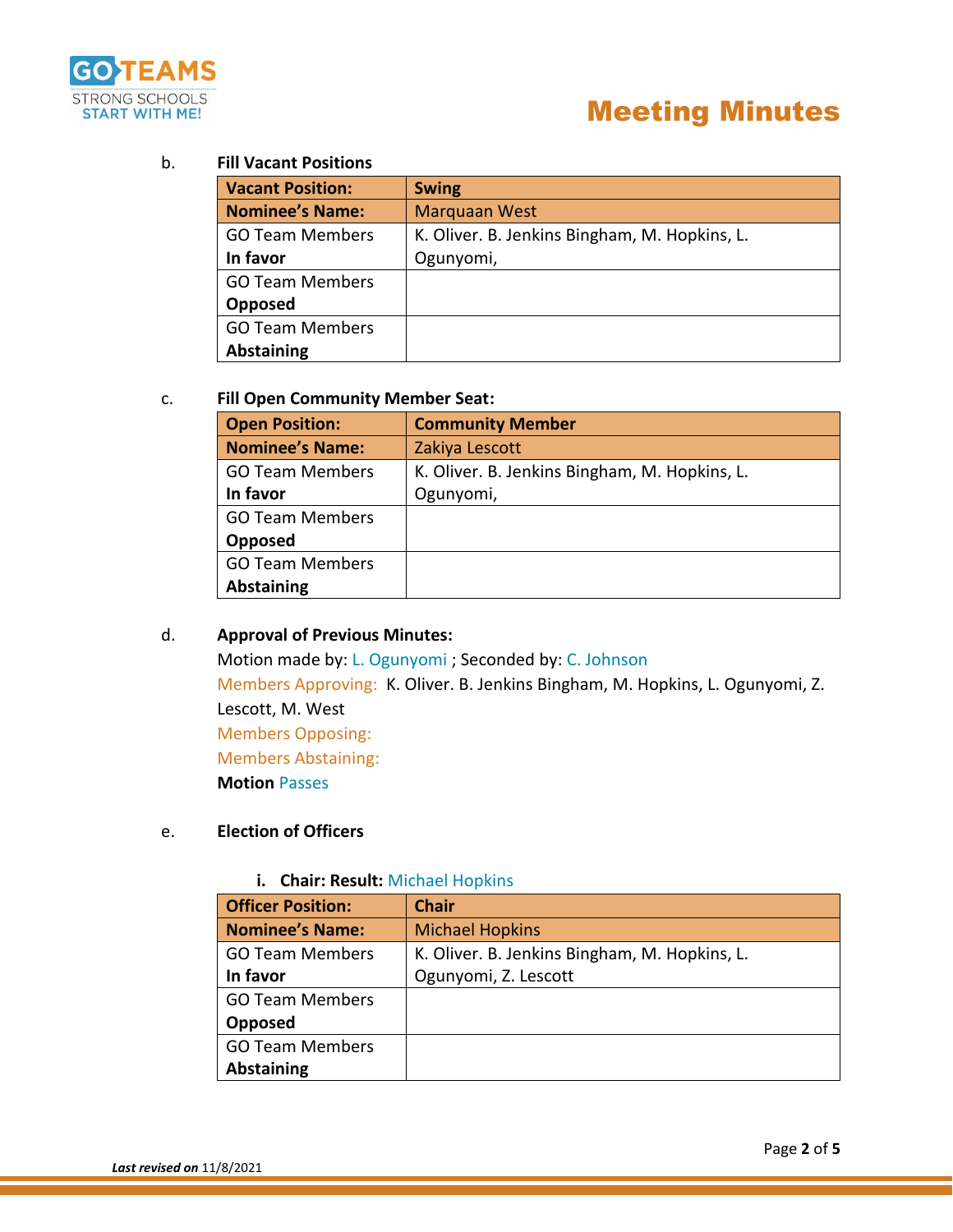

## **ii. Vice Chair: Result:** Laila Ogunyomi

| <b>Officer Position:</b> | <b>Vice Chair</b>                             |  |
|--------------------------|-----------------------------------------------|--|
| <b>Nominee's Name:</b>   | Laila Ogunyomi                                |  |
| <b>GO Team Members</b>   | K. Oliver. B. Jenkins Bingham, M. Hopkins, L. |  |
| In favor                 | Ogunyomi, Z. Lescott                          |  |
| <b>GO Team Members</b>   |                                               |  |
| Opposed                  |                                               |  |
| <b>GO Team Members</b>   |                                               |  |
| <b>Abstaining</b>        |                                               |  |

## **iii. Secretary: Result:** Krystil Oliver

| <b>Officer Position:</b> | <b>Secretary</b>                              |
|--------------------------|-----------------------------------------------|
| <b>Nominee's Name:</b>   | <b>Krystil Oliver</b>                         |
| <b>GO Team Members</b>   | K. Oliver. B. Jenkins Bingham, M. Hopkins, L. |
| In favor                 | Ogunyomi, Z. Lescott                          |
| <b>GO Team Members</b>   |                                               |
| Opposed                  |                                               |
| <b>GO Team Members</b>   |                                               |
| <b>Abstaining</b>        |                                               |

## **iv. Cluster Representative: Result:** Brittany Jenkins Bingham

| <b>Officer Position:</b> | <b>Cluster-Representative</b>                 |  |
|--------------------------|-----------------------------------------------|--|
| <b>Nominee's Name:</b>   | <b>Brittany Jenkins Bingham</b>               |  |
| <b>GO Team Members</b>   | K. Oliver. B. Jenkins Bingham, M. Hopkins, L. |  |
| In favor                 | Ogunyomi, Z. Lescott                          |  |
| <b>GO Team Members</b>   |                                               |  |
| Opposed                  |                                               |  |
| <b>GO Team Members</b>   |                                               |  |
| <b>Abstaining</b>        |                                               |  |

## f. **For High Schools: Appoint Student Representative Student Representative:** N/A

g. **Set GO Team Meeting Calendar**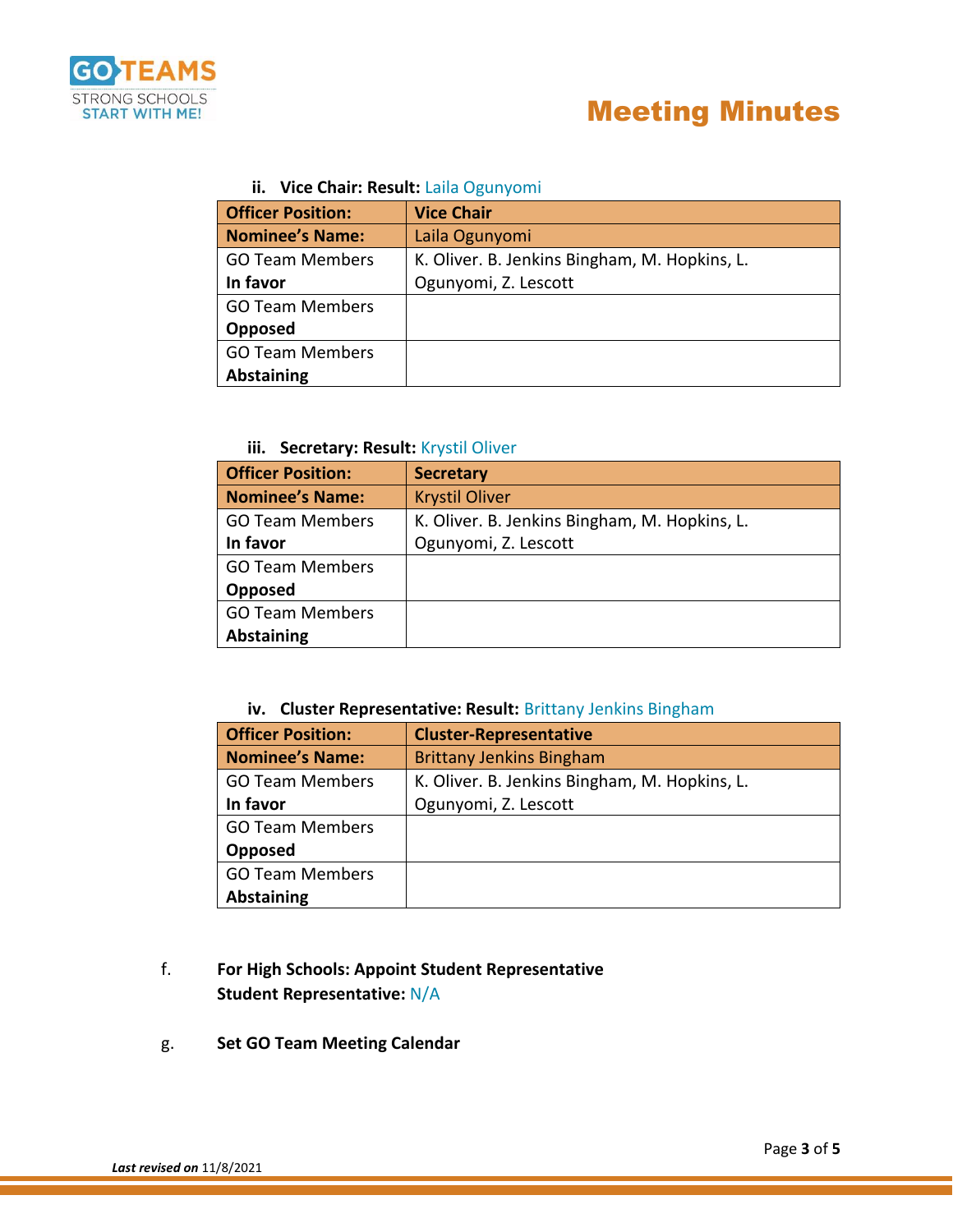

# Meeting Minutes

|                         | Date    | <b>Time</b> | <b>Location</b> | <b>Public</b><br><b>Comment</b><br>(Yes/No) |
|-------------------------|---------|-------------|-----------------|---------------------------------------------|
| $\mathbf{1}$            | 8/31/21 | 6:00 p.m.   |                 | Yes                                         |
| $\overline{\mathbf{2}}$ | 9/16/21 | 6:00 p.m.   |                 | Yes                                         |
| 3                       | 11/4/21 | 5:00 p.m.   |                 | <b>Yes</b>                                  |
| 4                       | 1/20/22 | 5:00 p.m.   |                 | <b>Yes</b>                                  |
| 5                       | 2/10/22 | 5:00 p.m.   |                 | Yes                                         |
| 6                       | 3/10/22 | 5:00 p.m.   |                 | No                                          |
| 7                       | 5/12/22 | 5:00 p.m.   |                 | <b>Yes</b>                                  |
| 8                       |         |             |                 |                                             |

#### **IV. Discussion Items**

a. **Discussion Item 1**: There are no discussion items at this time.

#### **V. Information Items**

- a. **Principal's Report**
	- Nurse Gilbert passed away he was a part of the South Atlanta Cluster and was based at Crawford Long
	- School Improvement Plan was approved
	- APS 5 is the Superintendent Dr. Herring's initiate that focus on Data, Curriculum & Instruction, Whole child & Intervention, Personalized Learning, Signature Programming
	- Atlanta Virtual Academy (AVA) will be enrolling additional students to give options for some families
	- Dr. Broadway was selected as a Khan fellow and received the Teach-On Award
	- Hutchinson continues COVID surveillance testing

## **VI. Announcements**

### **VII. Adjournment**

Motion made by: C. Johnson; Seconded by L. Ogunyomi

Members Approving: K. Oliver. B. Jenkins Bingham, M. Hopkins, L. Ogunyomi, Z. Lescott

Members Opposing:

Members Abstaining:

**Motion** Passes

#### **ADJOURNED AT** 7:09 p.m.